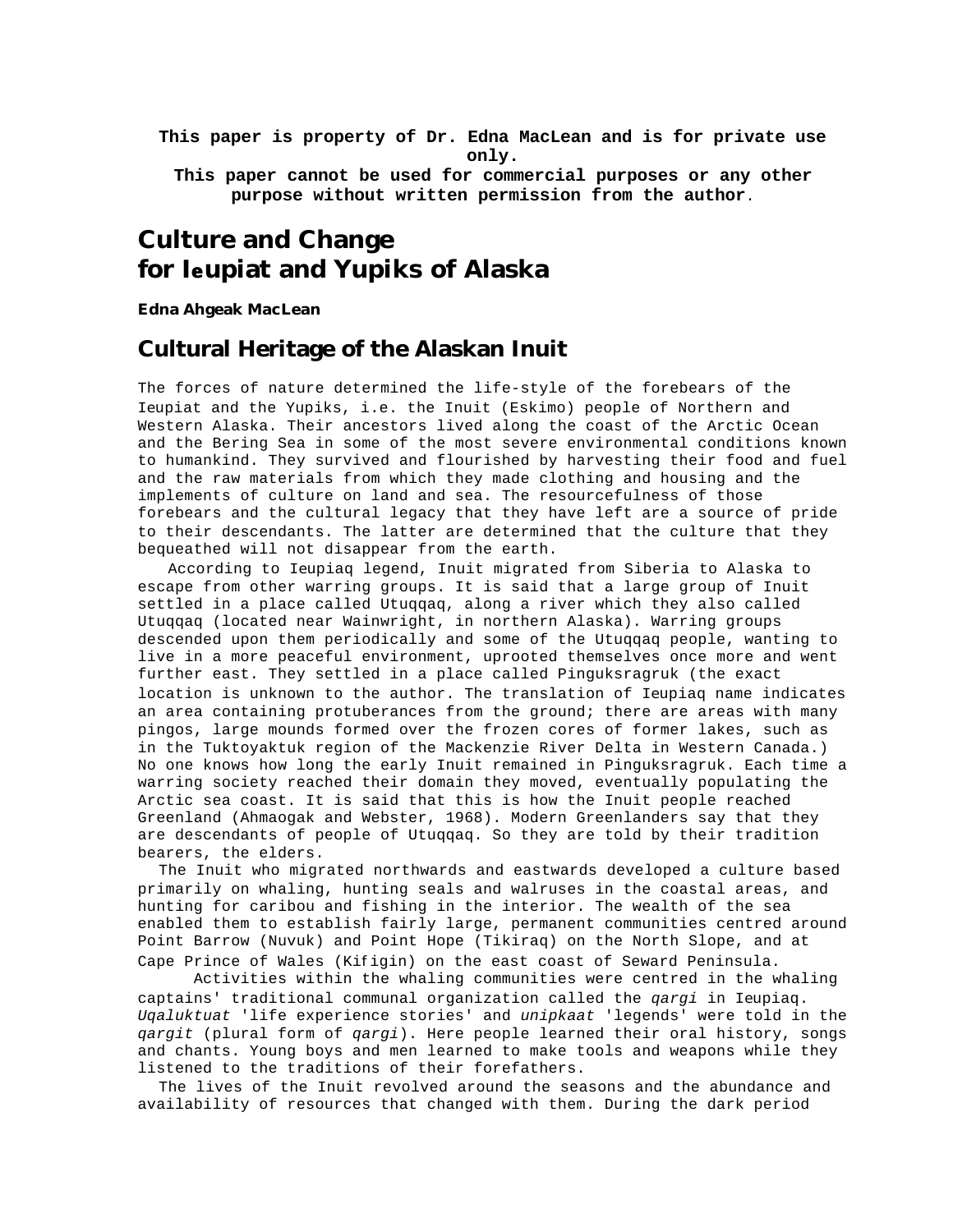from November to January, when the sun does not rise above the horizon, the Ieupiaq people had fun dancing and feasting in the *qargit*. After the joyful activities, the men worked on their hunting weapons and the women sewed new clothing while waiting for the two-star constellation *Aagruuk* (the Morning Star) to appear on the horizon in late December. The appearance of *Aagruuk* indicates that the daylight hours will soon grow longer. After *Aagruuk* had firmly established itself in the skies, the men began going to their winter hunting areas where they hunted polar bears and seals. In early January the Ieupiaq people cleaned their homes and ice cellars and put new wicks in their seal oil lamps.

In late January and February, when the days had become longer and homes and ice cellars had been cleaned, they donned their new clothing and held competitive games outside. They played games of skill and endurance. There was a keen sense of competition for excellence among men in each *qargit*. Groups went from house to house shouting "Hii! Hii!" It was a celebration of the renewal of light and of life.

In March the whaling captains and their crews began preparing their whaling implements and boats. The old skin of the whaling boat was removed and put outside to dry and be bleached by the sun. The boat frame was prepared to receive a new covering the following month.

Ice cellars are cleaned in early April. In a whaling community the ice cellars must be cleaned to ensure that the whale which the captain will receive has a clean place to put its *atigi* (parka). The meat and the *maktak* (skin with blubber) of the whale is referred to as the *atigi* which is given to the whaling captain by the whale. Out on the ice, when the whale is being butchered, the head is removed and returned to the ocean. This allows the soul or spirit of the whale to return to its home and don a new parka. Much respect is given to the whale, as it is to all of the animals that give themselves to the Inuit people.

During the month of April, too, the whaling captain's wife is busy supervising other women while they sew on a new skin cover of at least five *ugruk* (bearded seal) skins for the whaling-boat frame.

In April smaller Arctic seals give birth to their young out on the Arctic ice. The female polar bears have already left their winter dens with their cubs the previous month. In the interior it is time to hunt the caribou that migrate north for the summer. The land is awakening. In late April, the whaling crews go out on the ice and put up camp to wait for migrating whales.

In May, the whaling season is at its peak. Many whales migrate along the open leads and under the ice. There is great anticipation and waiting; when a whale is caught, there is joy and excitement. The whole community is one in spirit and there is jubilation. The seals, with their young, sun themselves on the ice. Eider ducks begin their migration eastward along the arctic ice. Everything is alive. The ice on the rivers loosens and begins to break up. There is no darkness, for the sun never dips below the horizon.

The whaling season ends in the first week of June, as the sea ice begins to grow soft and unsafe. Many families go goose-hunting in late May and June to gather the newly-laid eggs but hurry back to be part of the whaling celebration called *Nalukataq* which is still a central part of Ieupiaq culture. Each successful *umialik* (whaling captain) prepares and offers a feast for the entire village, sharing the meat and *maktak* of the whale with all the people. To be a successful *umialik* and to offer a *Nalukataq* to the village is to occupy the most prestigious position Ieupiaq society.

In Point Hope the *Nalukataq* feasting and dancing usually last for three days. In Barrow each feast lasts a day. The celebration takes its name from the traditional activity of tossing people into the air on a blanket made of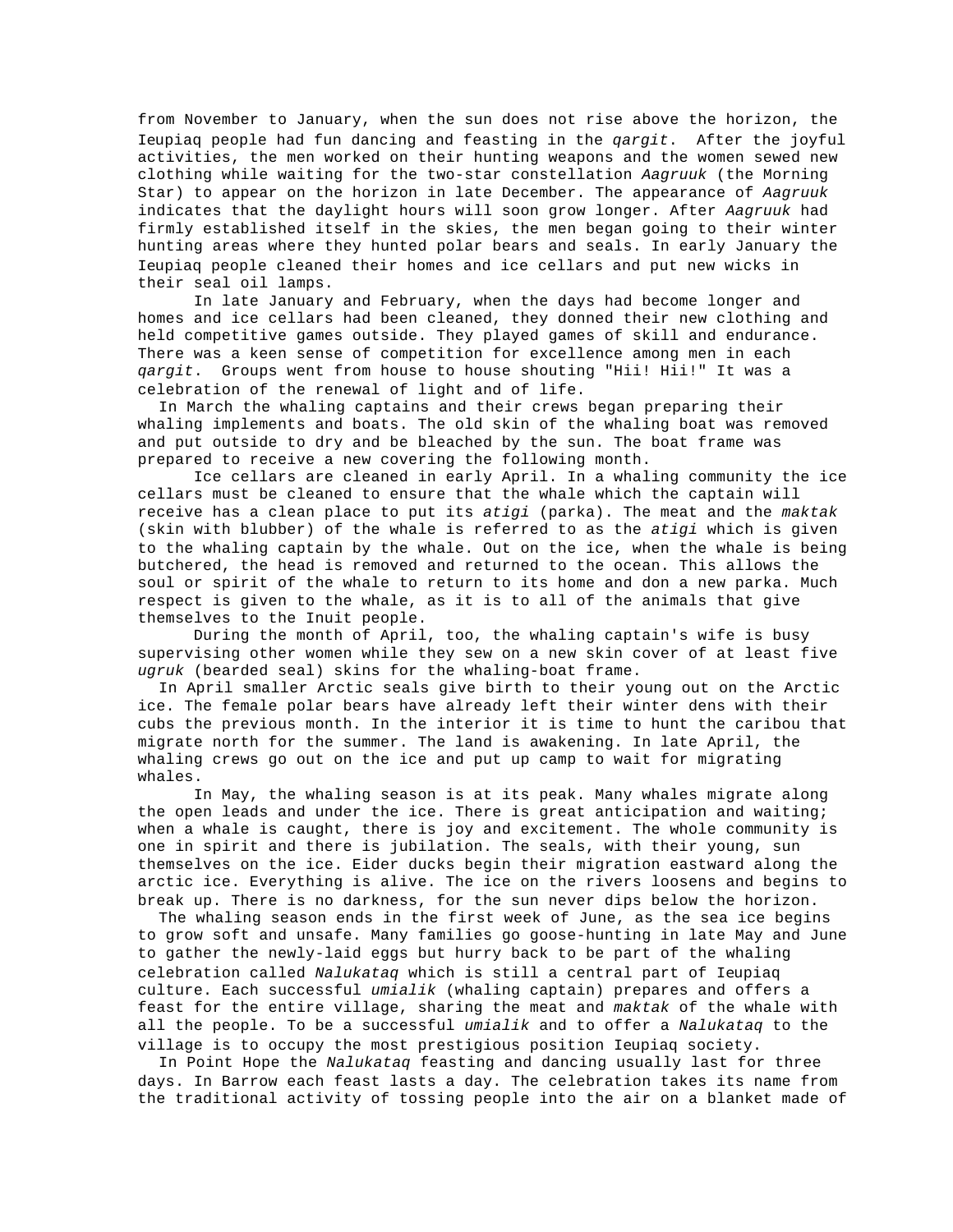four bearded seal skins sewn together. Men and women hold the blanket which has loop handles all around the circumference. A jumper gets on the blanket and allows the people to stretch the blanket tightly and then forcefully propel the person into the air. The people admire the acrobatic feats of the jumpers and laugh good-naturedly at their failures. During this activity and throughout the whole day of feasting, men and women sing songs for the *Nalukataq*. During *Nalukataq* everyone receives new boots and parka covers.

After the whaling celebrations in late June, many families go camping. They harvest fish, caribou and ducks. In Point Hope, it is time to gather eggs from the sea bird colonies on cliffs along the coast. The tundra is dotted with families living in tents, enjoying life and harvesting the bounty of the land and sea which is so freely given during the summer season.

August is the time to dry meat and fish and fill the ice cellars in preparation for the winter to come. Walrus-hunting, which began in July, is still in season. At this time the walrus hide and blubber is set aside to ferment into *urraq*, a delicacy which is an acquired taste. The sun begins to dip below the horizon each evening. At this time the caribou shed the velvet from their antlers. The ocean fog rolls in and out. And there is mist in the air. It is all very beautiful.

Frost comes in late August and early September. The young eider ducks and other birds begin their migration south. It is the time for fall whaling. The shore ice has long since drifted away, so the whaling boats leave from the shore and wait for the returning bowhead whales to pass. Now people make nets and snowshoes for use later on in the fall.

The ground, lakes, rivers, and lagoons freeze over and are covered with snow in October. Many people go ice fishing. The caribou are rutting, and it is getting darker. The people who spent summer in tents scattered along the Arctic coast have returned to the villages. Winter is settling in.

After the separation of the summer months the villagers begin socializing with other village groups. During the latter part of December and early January a social and economic gathering may be held in one of the villages. This gathering is called *Kivgiqsuat*, the Messenger Feast. The *umialit* (whaling captains) and their crews host these gatherings. An *umialik* and his crew usually spend a few years preparing for *Kivgiqsuat*. Food is gathered and stored, gifts are made or hunted for, new clothing and numerous other preparations are made for the gathering. During *Kivgiqsuat* partners from different villages exchange gifts. The *umialit* show the extent of their wealth and power through *Kivgiqsuat*, the celebration which brings Ieupiat from different villages together and strengthens their social ties (Spencer, 1959).

The last Messenger Feast on the North Slope of Alaska was held in Wainwright (Alaska) in 1914. Presently the people of arctic Alaska are revitalizing the tradition of the Messenger Feast. January 1988 saw the first celebration of the Messenger Feast in Barrow in eighty years. True to the spirit of *Kivgiqsuat* several pledges were made that were directly related to social and political alliances. Additionally, one village vowed to use the memories of their elders to enhance the celebration for the following year. This cultural revitalization can only add to the richness of the lives of contemporary Ieupiat.

### **Oral Literature Through Legends, Accounts of Life Experiences and Songs**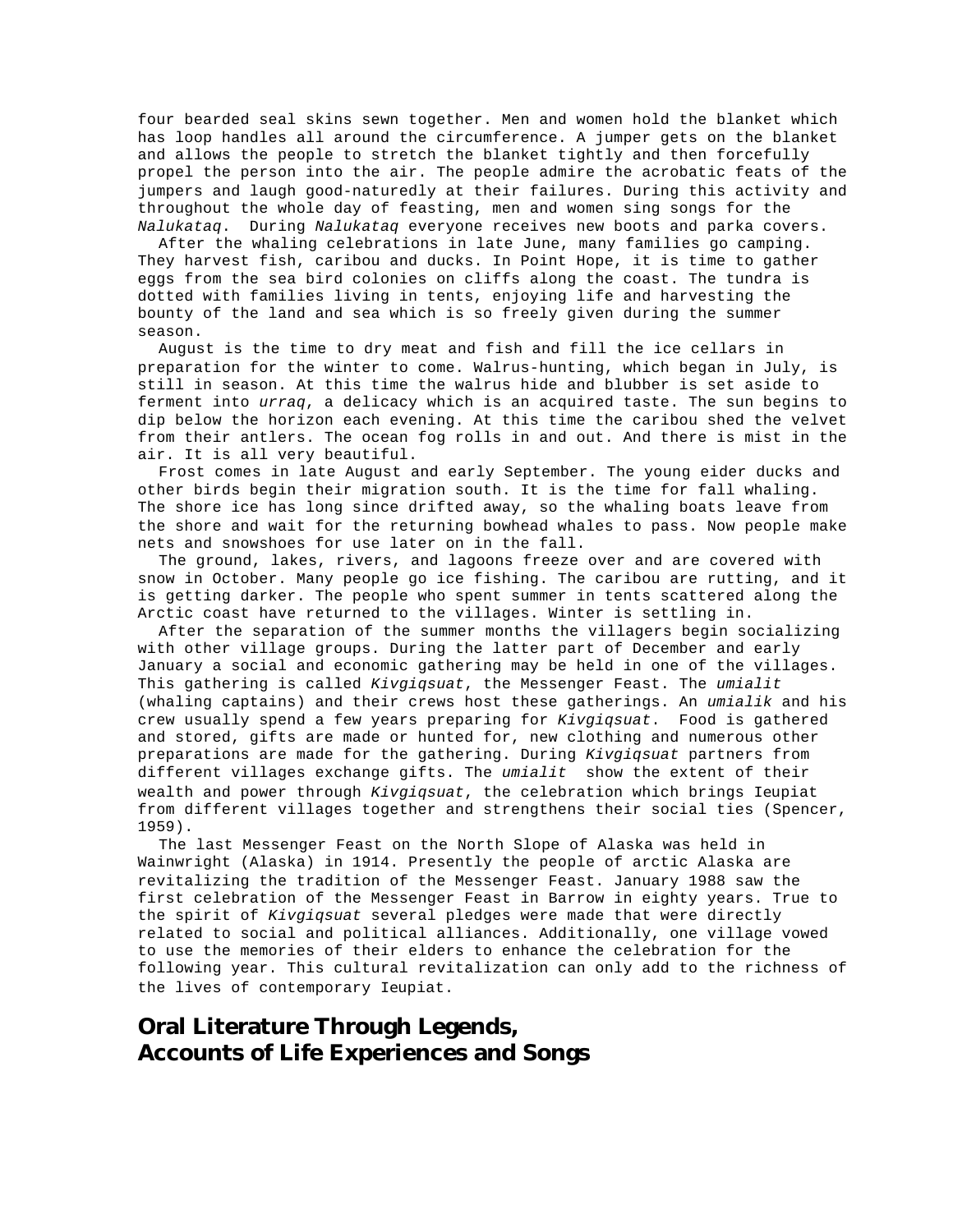Our languages are reflections of our world views which are shaped by the natural and supernatural environment in which we live. Oral literature reflects what is important to us. In the absence of a written record, oral literature contains the history and transfers the wisdom of society.

Much of Ieupiaq and Yupik oral literature focuses on the interaction between the natural and supernatural. Ieupiaq oral literature falls into two categories. The *unipkaat* (legends) are accounts of the travels and lives of people at a time when humans could become animals and vice versa, and such transformations are a recurring theme of the *unipkaat*. The main characters of the legends usually have shamanistic powers. *Unipkaat* may contain episodes of *afatkut* (shamans) changing themselves into animals or birds, thus acquiring the attributes (e.g. strength, flight and even appetite) associated with each animal.

The second category of oral literature consists of stories and life experiences in a more recent setting, called *quliaqtuat* (those that are told). They may also contain episodes of humans becoming animals, but their characters can be identified through genealogies of modern Ieupiat.

The themes of grandparent and grandchild, of the young woman who refuses to marry, of the orphan and of successful hunters are found throughout Ieupiaq and Yupik stories. Legends and life experience stories tell of preferred modes of behaviour, the consequences of misbehaviour or nonadherence to taboos, and also entertain. The legends are the oral history of the Ieupiat and the Yupiks. Many of the stories contain songs which were used by the shamans when performing their feats. Shamans were active well into the twentieth century. The following account was given by an old Ieupiaq man in the early 1960s. He observed the activities of at least four shamans in Barrow while a young boy.

Then in one of the nights Masapiluk and Atuqtuaq, two of the more powerful ones (shamans), with Kuutchiuraq as their third, all went out. We did not know why they went out, leaving Igalaaq behind. They were gone for quite a while; then they began returning one by one. When Kuutchiuraq and Atuqtuaq emerged through the *katak* (inner trapdoor in subterranean sod houses leading into the living area), Igalaaq would call them by name and touch them on the crown of the head. Masapiluk did not return with the two.

Finally Igalaaq said, "Let him do as he pleases." Then he left the *katak* 'trapdoor' area and came to sit on the sleeping platform. As we waited expecting him (Masapiluk), all of a sudden from the entrance hallway a polar bear began entering! It was growling! It stayed in the entrance hallway for a while then began coming towards the katak. I watched the katak intently. As I was watching it, a person's head began emerging. When it surfaced it was carrying pieces of blubber in its mouth! It was also carrying blubber in its arms. It was growling. Igalaaq just watched him. He did not do anything. Finally it entered. After sitting down in the middle of the floor with its legs spread out, it placed all of the blubber it was carrying between its legs and began eating. As I recall, it ate a lot of blubber. Oil was dripping out through the man's labret holes. When he finished he went out. When he began entering again carrying blubber, Igalaaq went down to the katak and gave him a good slap on the crown of the head. He disappeared into the entrance hallway and then emerged later without the blubber.

(Ahnatook, circa 1961, from Suvlu Tape collection of Ieupiaq stories, currently being transcribed and translated by the author.)

Sometimes the shamans used their powers to entertain themselves and others.

One night, they tied Kuutchiuraq up with his head touching his feet and with his hands behind his back. He asked them to tie twine to him. When the lights were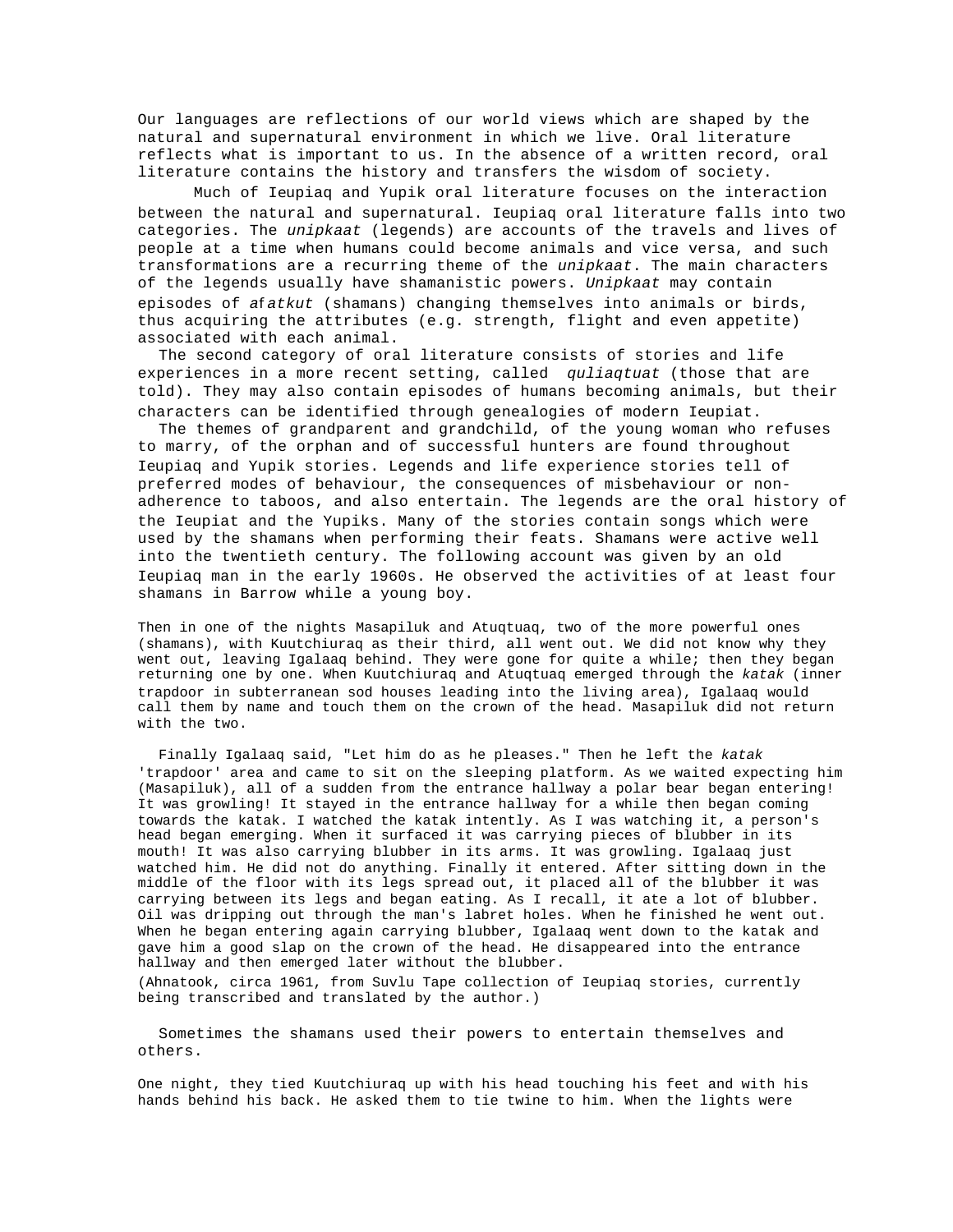turned out we heard a loon rustling about making its characteristic call, but it was not leaving the house this time! It stayed in the house. We could hear it flying about. After some time had passed, we finally heard it landing. When the lights were lit, lo and behold! all the holes in the house were connected with the twine! (Almatook, c. 1961, from Suvlu Tape collection of Ieupiaq stories currently being transcribed and translated by the author.)

Drum singing and dancing are popular with Ieupiat and Yupiks. In the old days there were songs to appease the spirits of nature, call the animals and heal or do harm to others. Songs which told of individual experiences or group happenings were composed, choreographed and then sung in front of an audience. This tradition continues. Songs have been composed which tell of someone's first airplane ride, using an outboard motor for the first time or of someone's visit to another village. More recently, an Ieupiaq dance group from the village of Wainwright, Alaska, travelled to California. A song and dance routine has been created telling of their trip.

#### **Language as a Reflection of the Environment**

The concept of interdependence stands out in the structure of the Ieupiaq and Yupik languages. Each word has a marker which identifies its relation to the other words in the sentence. There is no set order of words in a sentence just as there is no way of determining what will happen next in nature. Man cannot control nature. But as each event happens, a causal effect occurs which creates special relationships between the components of the happening. The following Ieupiaq statement *agnam aitchugaa afun suppunmik* -'the woman is giving the man a gun' - can be said in an additional eleven ways without changing the meaning.

- 1. *Agnam afun suppunmik aitchugaa*.
- 2. *Agnam suppunmik aitchugaa afun*.
- 3. *Suppunmik afun aitchugaa agnam*.
- 4. *Suppunmik aitchugaa agnam afun*.
- 5. *Suppunmik agnam afun aitchugaa*.
- 6. *Aitchugaa agnam afun suppunmik*.
- 7. *Aitchugaa afun agnam suppunmik*.
- 8. *Aitchugaa suppunmik agnam afun*.
- 9. *Afun agnam aitchugaa suppunmik*.
- 10. *Afun aitchugaa agnam suppunmik*.
- 11. *Afun suppunmik aitchugaa agnam*.

The word *agnam* 'woman' has the marker m which identifies it as the subject of the sentence. The word *aitchugaa* 'she/he/it gives her/him/it' has the ending *aa* which indicates that it is the verb and that the number and person of the subject is singular and is in the third person, and that the number and person of the object is also singular and is in the third person. The word *afun* 'man' has no marker and, since the verb is transitive, is identified as the direct object. The word *suppunmik* 'a gun' has a marker *mik* which identifies it as the indirect object.

The Ieupiaq and Yupik cultures of today's citizens are very different from those of their grandparents and great-grandparents. They lived in sod and snow houses and their main means of transport were the *umiaq* 'skin boat', qayaq 'skin-covered kayak' and *qimmit* 'dog teams'. Today people live in wooden frame-houses and travel in snow machines, cars and airplanes. Their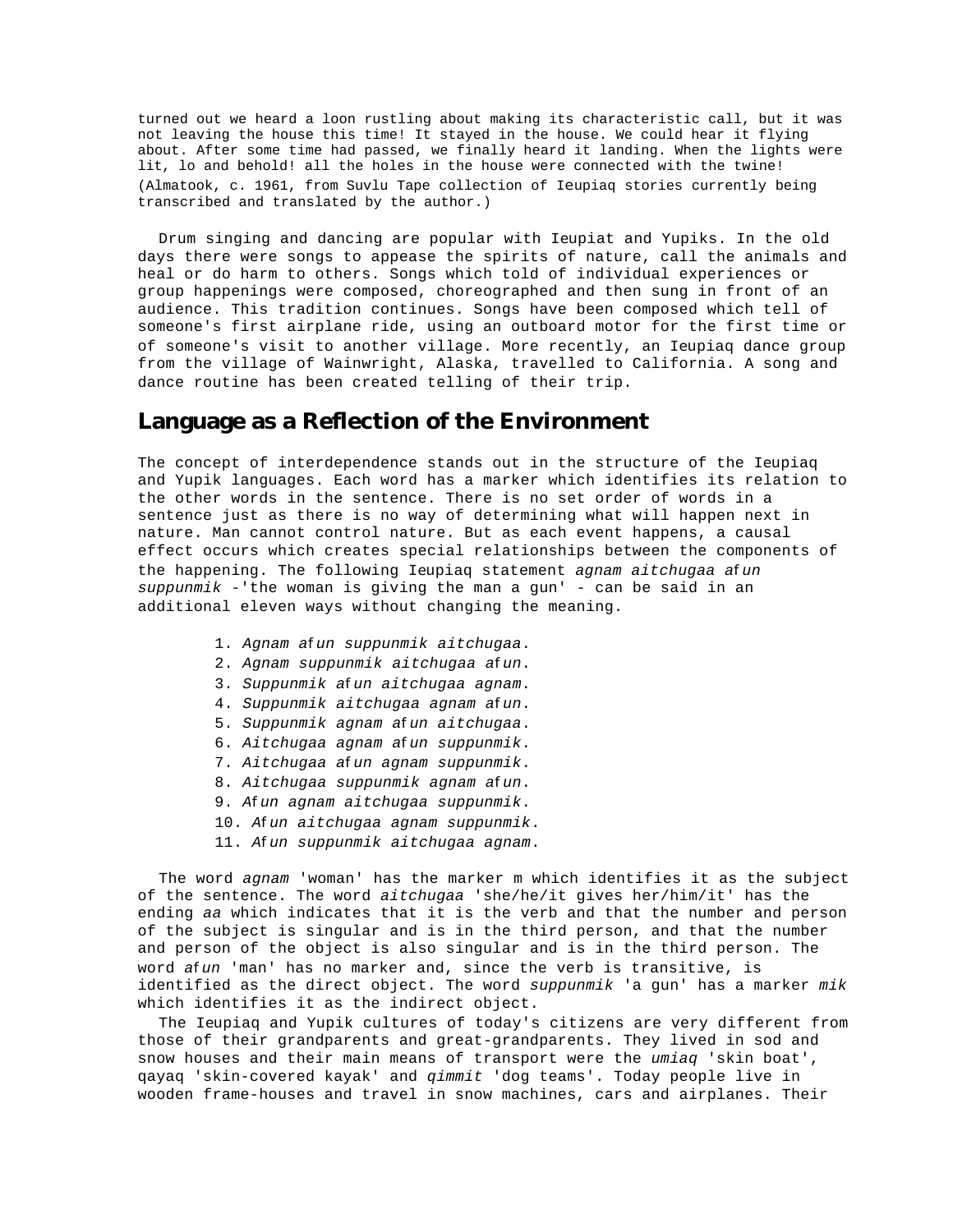great-grandparents depended wholly on the animals of the land and the mammals and fish of the sea for sustenance. Today, although they still use traditional natural resources, they rely heavily on the products and technology of Western culture. The Ieupiaq and Yupik cultures have changed drastically and are still changing as more and more non-Ieupiaq or non-Yupik tools and materials are used. Instead of bows and arrows or bolas, guns are now used. But although a seal may be killed with a rifle, it is still retrieved with a traditional tool known as a *manaq*.

The vocabularies of the Ieupiaq and Yupik languages are constantly changing, reflecting changes in lifestyles. As activities change, so do languages. The Ieupiat have developed new words such as *suppun* which means 'gun'. *Suppun* is based on the stem *supi*- which means 'to gush out, flow out'. Thus the literal translation of *suppun* is 'means of gushing out, of flowing out'. The gun releases compressed air, whence its Ieupiaq name. The word *suppun* has been added to the language whereas the word *qilumitaun* 'bola' will soon be forgotten through misuse. On the other hand, the meaning of the word *kangut*, which traditionally means 'a herd of animals or a large assemblage of people', has been extended to include the concept of a corporation. A subsidiary of a corporation is then called a *kannuuraq*. The suffix *uraq*, which means 'small', is added to create a new word meaning subsidiary. It was necessary to expand the meaning of the word *kanguq* to include the concept of a corporation following the establishment of thirteen regional and more than 200 village corporations under the Alaska Native Claims Settlement Act in 1971. The Ieupiaq and Yupik languages are flexible and can easily adapt to encompass new concepts.

Since much of the Ieupiaq and Yupik world is covered with snow and ice for long periods of time, and accurate, detailed knowledge of snow and ice is essential to the success and survival of a hunter, the language is rich in terms for different types of snow and ice. A sample is given below (a more complete list may be found in the forthcoming comprehensive dictionary being prepared by the Alaska Native Language Center, University of Alaska Fairbanks, Alaska, U.S.A.)

| ICE               |                                                            |
|-------------------|------------------------------------------------------------|
| aayugaq           | ice ridging, or crack across a shallow lagoon or bay       |
| aguippak          | a smooth wall of ice along the edge of landfast ice formed |
|                   | by other moving ice                                        |
|                   |                                                            |
| aisitag           | cracked ice made by force of moving ice                    |
| alliviniq         | ice that was under another piece of ice which resurfaces   |
|                   | smooth and dirty                                           |
|                   |                                                            |
| aluksraq          | young ice punched by seals forming a seal blowhole         |
| anaglu            | black ice                                                  |
| arquqtaqniq       | newly formed thin ice collecting on the downwind side of a |
|                   | polynya or lead                                            |
| ataigvik          | shore ice patch on coastline                               |
| ataitchuaq        | shore ice cut close to the coast                           |
| atigniq           | new ice forming a smooth apron around pre-existing ice     |
| augafaruag        | ice thrust up at an angle (approximately 45 degrees)       |
| <b>SNOW TERMS</b> |                                                            |
| aluktinniq        | snow cliff                                                 |
| aniu              | packed snow                                                |
| aniuvak           | snow bank; snow patch                                      |
| apiqqaagun        | first snow                                                 |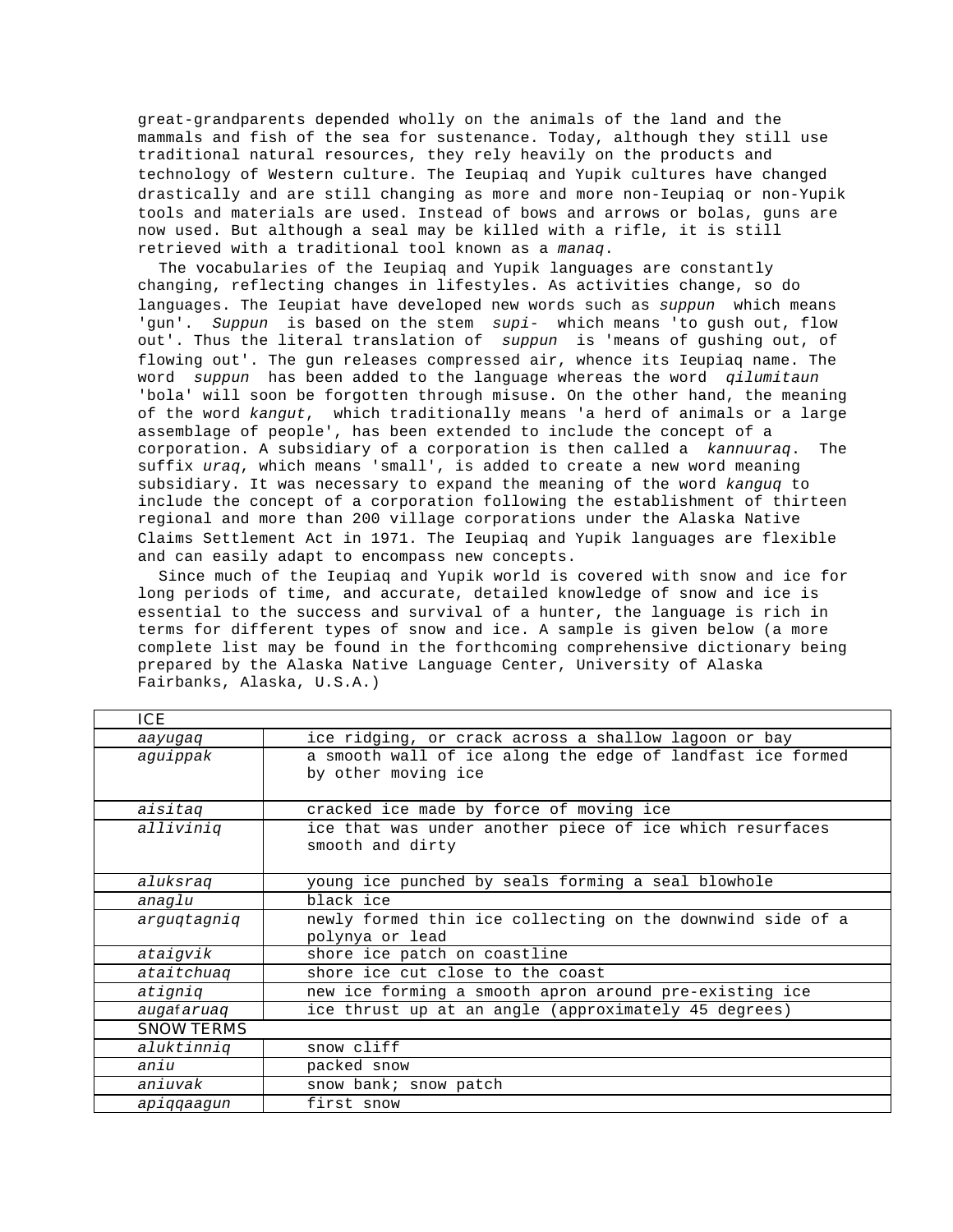| apun       | snow                                                        |
|------------|-------------------------------------------------------------|
| agillug    | light snow, deep for walking                                |
|            |                                                             |
| agiluggag  | soft snow                                                   |
| auksalaq   | melting snow                                                |
| auksiglag  | snow that melts almost instantly                            |
| iksiaksrag | snow to be melted for drinking water                        |
| kaataq     | block of snow which will be used in the construction of a   |
|            | snow house                                                  |
| kaniq      | frost which collects indoors                                |
| mapsa or   | cornice, overhanging snow, an overhanging snowdrift that is |
| mavsa      | ready to fall                                               |

People use their language to organize their reality. Ieupiaq and Yupik cultures are based on dependence on the land and sea. Hunting, and therefore a nomadic way of life, have persisted. The sea and land that people depend on for their sustenance are almost totally devoid of landmarks. These languages have therefore developed an elaborate set of demonstrative pronouns and adverbs which are used to direct the listener's attention quickly to the nature and location of a particular object. In place of landmarks, words serve as indicators for the location of an object. Each stem gives information about proximity, visibility or vertical position and implies whether the object is inside or outside, moving or not moving, long or short. For example, Ieupiaq has at least twenty-two stems which are used to form demonstrative pronouns in eight different cases and demonstrative adverbs in four cases. American English has two demonstrative pronouns, *this* and *that* (plural forms *these* and *those*) with their respective adverbs here and there. As an illustration of the richness of demonstratives in the Eskimo languages, here are a demonstrative pronoun and an adverb and the various cases in which they can be used. All of the following forms derive from a single stem.

Absolutive pronoun: *igea*, dual *ikkuak*, pl. *ikkua* 'that one over there, visible, and not moving, lengthy nor expansive' Relative pronoun: *iktuma*, dual *ikkuak*, pl. *ikkua* 'of that one over there, visible, and not moving, lengthy nor expansive' Pronoun in locative: *iktumani*, dual ikkufnafni, pl. ikkunani 'located with/in/at that one over there, visible, and not moving, lengthy nor expansive' Pronoun in ablative: iktumaffa, dual ikkufnaffa, pl. ikkunaffa ' from that one over there, visible, and not moving, lengthy nor expansive' Pronoun in terminalis: iktumufa, dual ikkufnufa, pl. ikkunufa 'to that one over there, visible, and not moving, lengthy nor expansive' Pronoun in modalis: iktumifa, dual ikkufnifa, pl. ikkunifa 'with/of that one over there, visible, and not moving, lengthy nor expansive' Pronoun in vialis: iktumuuna, dual ikkufnuufna, pl. ikkunuuna 'via that one over there, visible, and not moving, lengthy nor expansive' Pronoun in similaris: iktumatun, dual ikkufnaktun, pl. ikkunatitun 'like that one over there, visible, and not moving, lengthy nor expansive' Adverb: ikka 'over there, visible and restricted in area' Adverb in locative: ikani 'located over there, visible and restricted area' Adverb in ablative: ikaffa'from over there, visible and restricted in area' Adverb in terminalis: ikufa 'to over there, visible and restricted in area' Adverb in vialis: ikuuna 'via over there, visible and restricted in area'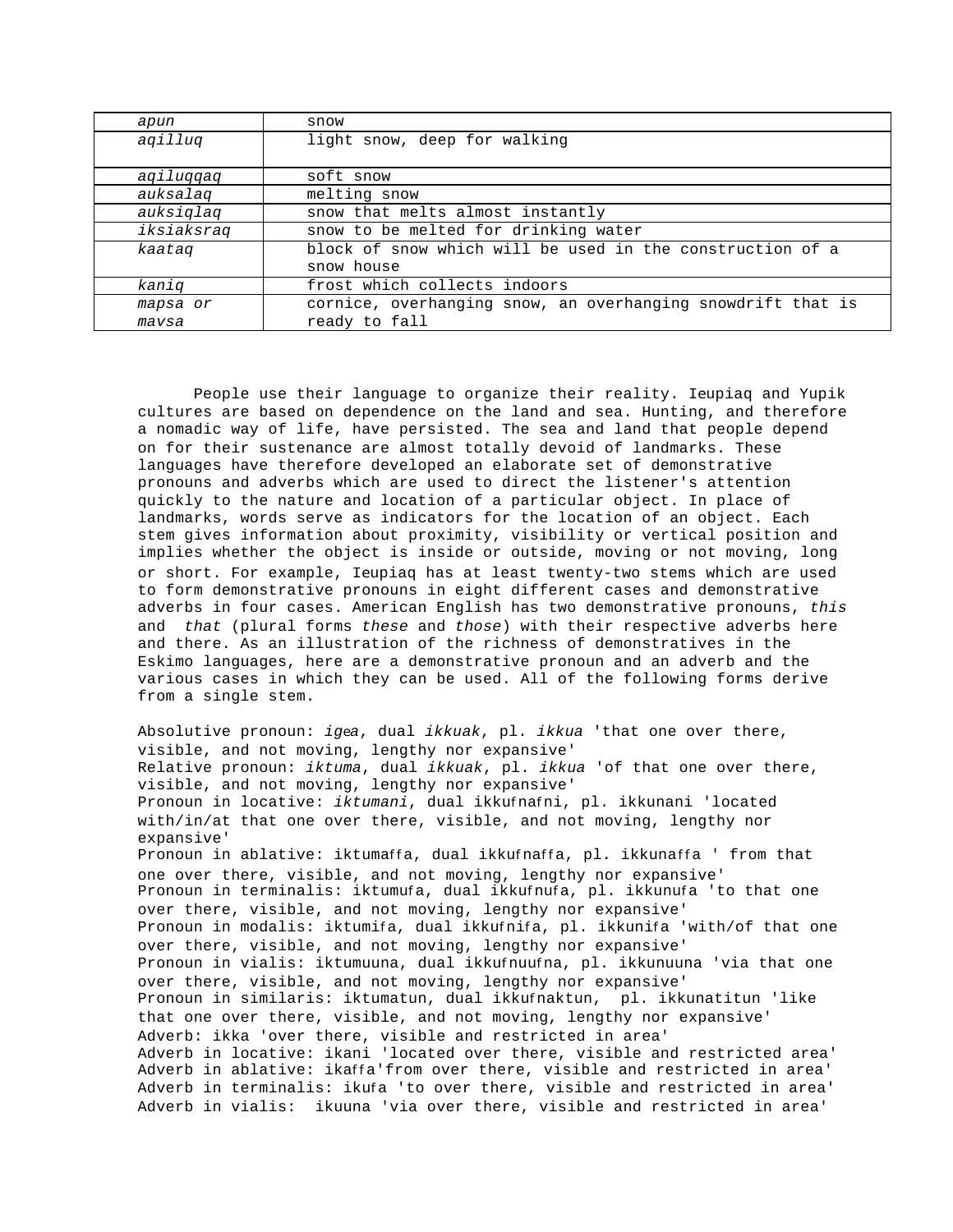### **Language as a Reflection of Perceptions and Intellectual History**

An attribute of Ieupiaq culture evident in the language and literature is the fact that the roles of women and men were not stratified. The type of role undertaken depended on a person's ability and capability. One of the legends told by an outstanding historian, Uqumailaq, runs as follows:

Once there lived a large number of people and their chief along a river in the interior. Their chief had a daughter. She did not mature slowly. She had a bow and arrow as she grew up. She hunted like a man using the bow and arrow. When she saw a wolf she would stalk it and would eventually kill it with her how and arrow. She did likewise with wolverine. Although she was a woman she was a skillful hunter. (Uqumailaq, circa 1961, from Suvlu Tape collection of Ieupiaq stories currently being transcribed and translated by the author.)

Woman as hunter is not a common theme in the oral literature, but the presence of such themes indicate that the society of the ancestors was an egalitarian one. In fact, one cheerful little Ieupiaq elder-woman told the author of the present paper that she had belonged to a whaling crew, and that the only reason she had never struck a whale was because she was so tiny. She laughed and said that she did not have the strength to strike the whale with sufficient force. From the legends and more recent accounts, we learn that men and women had equal status and that a person was limited only by his or her abilities.

The equality of roles for men and women is reflected in Ieupiaq and Yupik languages. The words for woman *agnaq* and for man *a*f*un* cannot be used to designate humanity. The Ieupiaq and Yupik languages have a word inuk or yuk, respectively, which refers to a human being without specifying gender, and the same word refers to humanity.

The concept of focusing on the whole situation with one or many participants is reflected in the Ieupiaq language. Take for instance the English sentence, 'there are squirrels', and the Ieupiaq sentence *siksriqaqtuq*. One is a translation of the other. In English the focus is on the individual squirrels, whereas in Ieupiaq the focus is on the one situation. This focus is clearly shown by the number of the verb. 'Are' in English is plural while *tuq* in Ieupiaq is singular. The interdependence of actors regardless of number in a given situation is emphasized. An individual does not stand alone.

The Christian religion has been embraced strongly by Ieupiat and Yupiks. This is not difficult to understand because the Ieupiaq and Yupiks are very spiritual people. Secondly, the Christian concepts of resurrection and a person's ability to perform 'miracles', and the story of creation pertaining to a period of darkness and then of light, were already part of the spiritual beliefs and realities of the traditional system of beliefs.

In Christianity, resurrection occurred in three days, whereas in Ieupiaq religion resurrection had to occur within four or five days of death, depending on the sex of the person involved.

Although some concepts such as resurrection and the focus on an individual figure who performs miracles are common to both religions, there are some differences with respect to the creation of man.

According to the Ieupiat, 'Long before day and night had been created, or the first man made his appearance, there lived an old woman, indeed very old, for the tradition of her having had a beginning, if there ever was such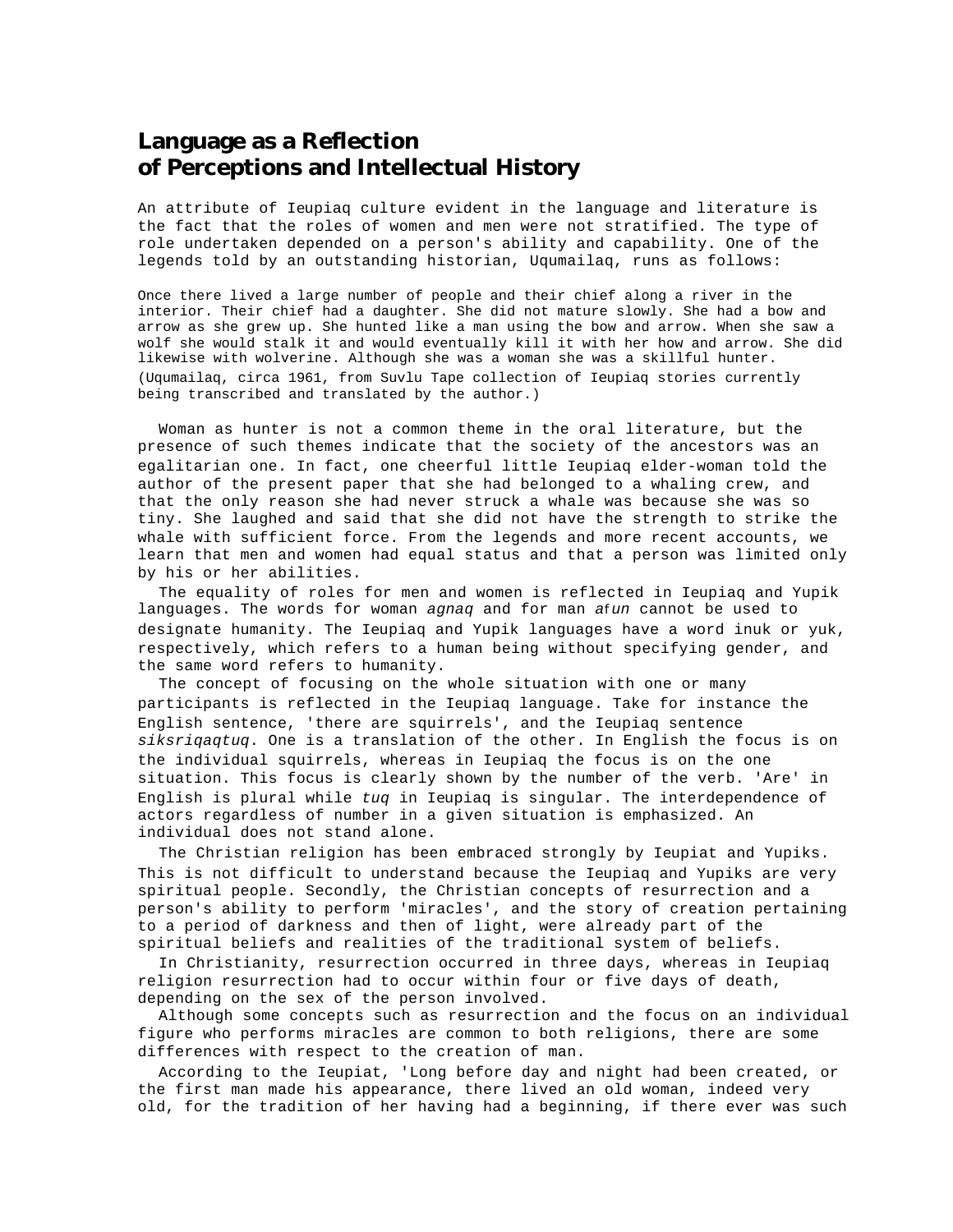a one, had been lost. We must bear in mind that during the first stage of the world everything remained young and fresh; nothing grew old. The old woman was like a young girl in her appearance and feelings, and being the only inhabitant of the earth, naturally felt very lonesome and wished for a companion. She was one time chewing 'pooya' (burnt seal oil residue) when the thought arose in her mind that it would be pleasant to have an image to play with, so, taking her 'pooya' , she fashioned a man, then by way of ornamentation placed a raven's beak on his forehead. She was delighted with her success in making such a lovely image and on lying down to sleep placed it near her side. On awakening her joy was great, for the image had come to life and there before her was the first man' (Driggs, 1905).

Ieupiaq legend tells of the *tulufiksraq*, the Raven-Spirit who is also a man. He is credited with having secured land and light for humanity. According to Ieupiaq legend there was a period of darkness before there was light. This was the time when humans did not age. The Raven-Spirit *tulufiksraq* secured the land and the source of light from an old man and his wife and daughter. Light appeared only after the Raven-Spirit stole the source of light from them. As he was fleeing, the Raven-Spirit dropped the source of light which then exploded and dispersed units of light throughout existence.

This concept is reinforced by the analysis of the Ieupiaq word for sun *siqiniq*. The stem of *siqiniq* is *siqi* which means 'to splatter, to splash outwards', and the ending of the word *niq* indicates the result or endproduct of an activity. So, Ieupiaq word for sun *siqiniq* and the legend of the Raven-Spirit accidently dropping the source of light which then exploded supports the concept of the big-bang theory of the origin of the universe in which the sun is only one of many.

The Ieupiaq word for 'star' *uvlugiaq* indicates that light travels from the 'star', that there is a path that the light from the star takes to arrive on earth. The stem of the Ieupiaq word *uvlugiaq* is *uvluq* which means 'daylight'. The suffix *iaq* indicates 'a pathway or trajectory' that permits movement from one point to another.

The language and culture of a people are a source of pride and identity, and the oral literature of the ancestors sends messages based on their experiences and their interpretations of these.

### **Contact with Other Cultures**

The first white men that the Inuit encountered were explorers and whalers who did not always seek to change the lifestyles of the indigenous peoples that they met in their travels. Those explorers who spent lengthy periods of time with the Ieupiat or Yupiks learned their language in order to communicate with them.

However, they introduced diseases such as German measles, syphilis, chicken pox and influenza which killed many Ieupiat and Yupiks. The death toll was particularly high among the Ieupiat because the people lived close to each other along the coast. The Yupiks were widely scattered along the rivers and were therefore less accessible to the explorers and their diseases (Vanstone, 1984).

The Russian explorers traded with the Yupiks who, in turn, traded with the Ieupiat. From the Yupiks, Ieupiat obtained iron buckets, knives and tobacco. One bucket traded for two wolverine skins (Ahmaogak and Webster, 1968).

The second wave of white men to reach the Yupiks and Ieupiat were Christian missionaries. They were different. They were relentless in their self-righteousness, and considered it their divinely-inspired obligation to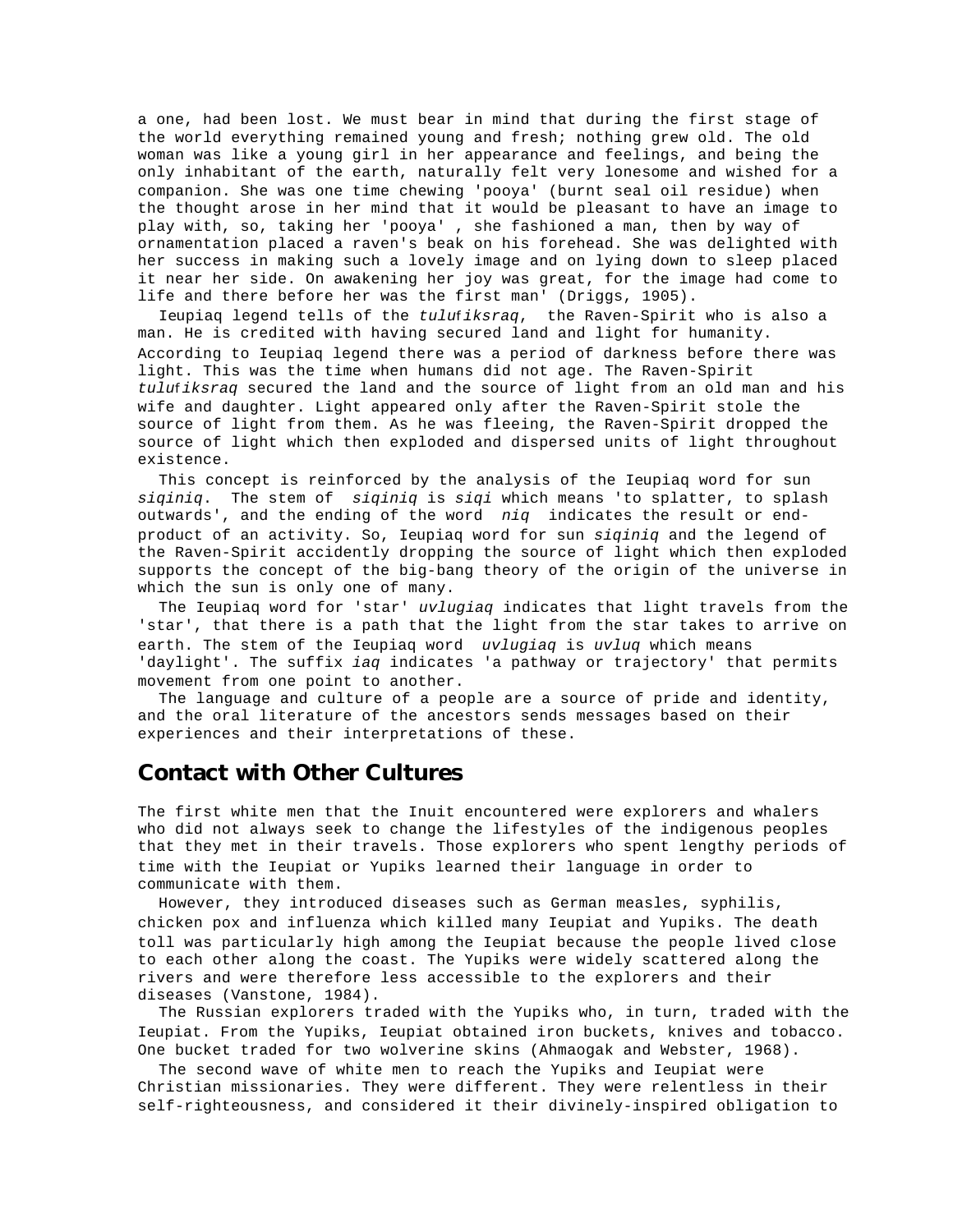disrupt the social, educational and religious activities of the Yupiks and Ieupiat. The first missionaries in northern Alaska were often medical doctors or school teachers or both and had to contend with the shamans.

Many early missionaries learned Ieupiaq or Yupik languages in order to translate Christian hymns, scriptures and the catechism into them. Ieupiaq and Yupik could be spoken in churches but not in schools. The language policy for the schools at the turn of the century under the direction of a Presbyterian missionary, Sheldon Jackson, the first Commissioner of Education for Alaska from 1885 to 1908 (Krauss, 1980), is summed up in this quotation from the North Star, Sitka 1888:

The Board of Home Missions has informed us that government contracts for educating Indian pupils provide for the ordinary branches of an English education to be taught, and that no books in any Indian language shall be used, or instruction given in that language to Indian pupils. The letter states that this rule will be strictly enforced in all government Indian schools. The Commissioner of Indian Affairs urges, and very forcibly too, that instruction in their vernacular is not only of no use to them but is detrimental to their speedy education and civilization. It is now two years and more since the use of the Indian dialects was first prohibited in the training school here. All instruction is given in English. Pupils are required to speak and write English exclusively; and the results are tenfold more satisfactory than when they were permitted to converse in unknown tongues.

Then in 1890, the following was issued by the Department of the Interior:

The children shall be taught in the English language, reading, writing, arithmetic, geography, oral history, physiology, and temperance hygiene. No text-books printed in a foreign language shall be allowed. Special efforts shall be put forth to train the pupils in the use of the English language.

Thus began the destruction of the indigenous languages of Alaska. The Native peoples of Alaska were taught that their languages were not important, their religion was bad and that they should become like the white man as quickly as possible.

The missionaries had a relatively easy task of assembling followers for their churches in northern Alaska. The diseases brought by the explorers and Yankee whalers wrought havoc in many families. The Ieupiat had no immunity to such diseases. Consequently many died, including many heads of households. The father and usually the eldest son, although stricken, had to go out and procure food for the family. Even if they fell ill they could not rest and recuperate. Their state would grow worse and they would die. Consequently, the widows and their children had no one to turn to except the white traders who had established themselves along the Arctic coast. That was the origin of the paternalistic relationship between Alaska' s First People and the white man.

Although there was some resistance to the changes imposed on them by missionaries, doctors and teachers, the majority of Ieupiat and Yupiks followed the rules that were being laid down. On the insistence of teachers and school officials, many Ieupiaq and Yupik parents, although not able to communicate effectively in English, began trying to speak English to their children, so that children spoke English at home as well as in school. Educators persuaded the parents that education was essential for their children to succeed in the changing world. But opportunities for education were limited in traditional villages. It was necessary for children to leave their home communities to attend boarding high schools in distant parts of Alaska or even the southern states. At this crucial time in their lives, adolescents were removed from their homes, culture and the traditions of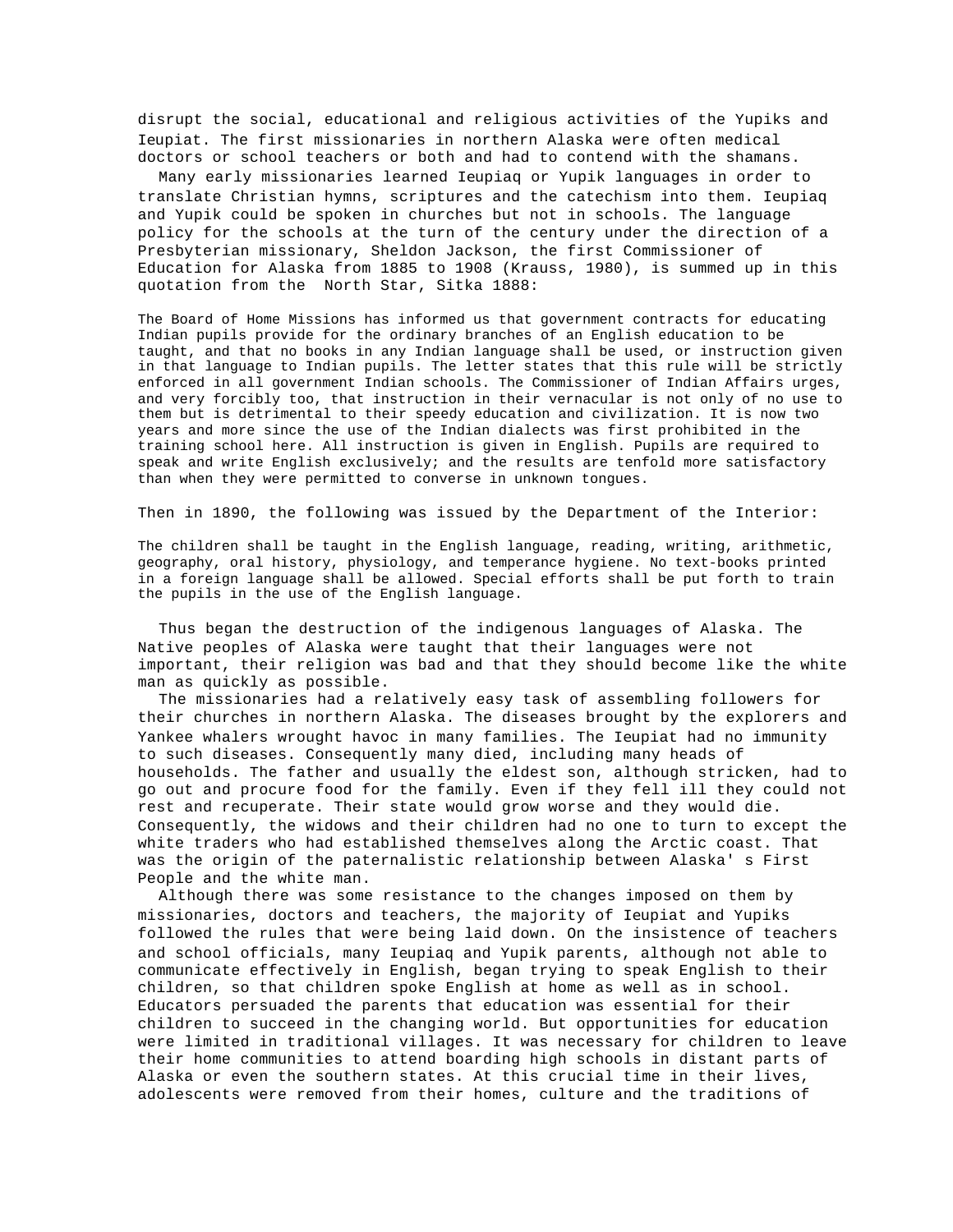their people. Often a child would leave the community in the fall; a young adult would return in spring, but without any parental assistance in this most difficult transition of life. At a time when young adults should be learning the skills, tools and traditions of their culture, they were learning to make napkin holders and aprons in distant, government schools.

The late Eben Hopson, the first mayor of the North Slope Borough in northern Alaska, described Alaska's indigenous peoples' experience of the western educational system.

Eighty-seven years ago, when we were persuaded to send our children to western educational institutions, we began to lose control over the education of our youth. Many of our people believed that formal educational systems would help us acquire the scientific knowledge of the western world. However, it was more than technological knowledge that the educators wished to impart. The educational policy was to attempt to assimilate us into the American mainstream at the expense of our culture. The schools were committed to teaching us to forget our language and Ieupiaq heritage. This outrageous treatment and the exiling of our youth to school in foreign environments were to remain as common practices of the educational system.

### **Ieupiaq and Yupik Situation Today**

The pace of development in the Alaskan north is fast. The changes that have occurred in the lifetimes of our elders almost defy belief. Most of the time there is no time to react, no time for comprehensive planning. Because change has occurred so suddenly, there are many things which should have changed that have remained the same under a different name. And there are changes that have been so radical and destructive that we have not begun to emerge from their consequences. Western societal systems and norms, however well-intentioned, have undermined and displaced the traditional societal systems that supported our people for thousands of years. The disruptive effects of rapid social and cultural change have wrought havoc on Alaskan Native families and communities. This is reflected in a depressing array of social problems including a high suicide rate among young Alaskan Natives, a high incidence of alcohol and drug abuse, the fetal alcohol syndrome, the breakdown of the extended family and clan system, loss of children to the welfare system, loss of language, lack of transmission of cultural knowledge and values, apathy, depression, low academic achievement and high drop-out rate, transitional problems between village and cities and the dilemma of integrating traditional and non-traditional economic systems (subsistence versus cash-based lifestyle).

When Alaska became a State in 1959, it was allowed to select federal lands within Alaska to aid it in its economic development. Alaska Native leaders, seeing that their traditional lands were being claimed by the State of Alaska, began insisting on a settlement of land claims of the Alaska Natives from the United States Government. In 1966, the U.S. Secretary of the Interior froze further State land selections, pending resolution of Alaska Native land claims.

The United States Government had long known that the North Slope of Alaska has large reserves of oil. The Government laid claim to much of northern Alaska as a petroleum reserve, in the name of national defense; however, the shortage of oil in the world market led the U.S. to encourage the oil companies to explore for oil in Alaska. An enormous oilfield was found at Prudhoe Bay in 1968.

The discovery of the Prudhoe Bay oilfield made the North Slope very attractive to the State and Federal Governments and private industry. Development of the oilfield would interfere directly with traditional uses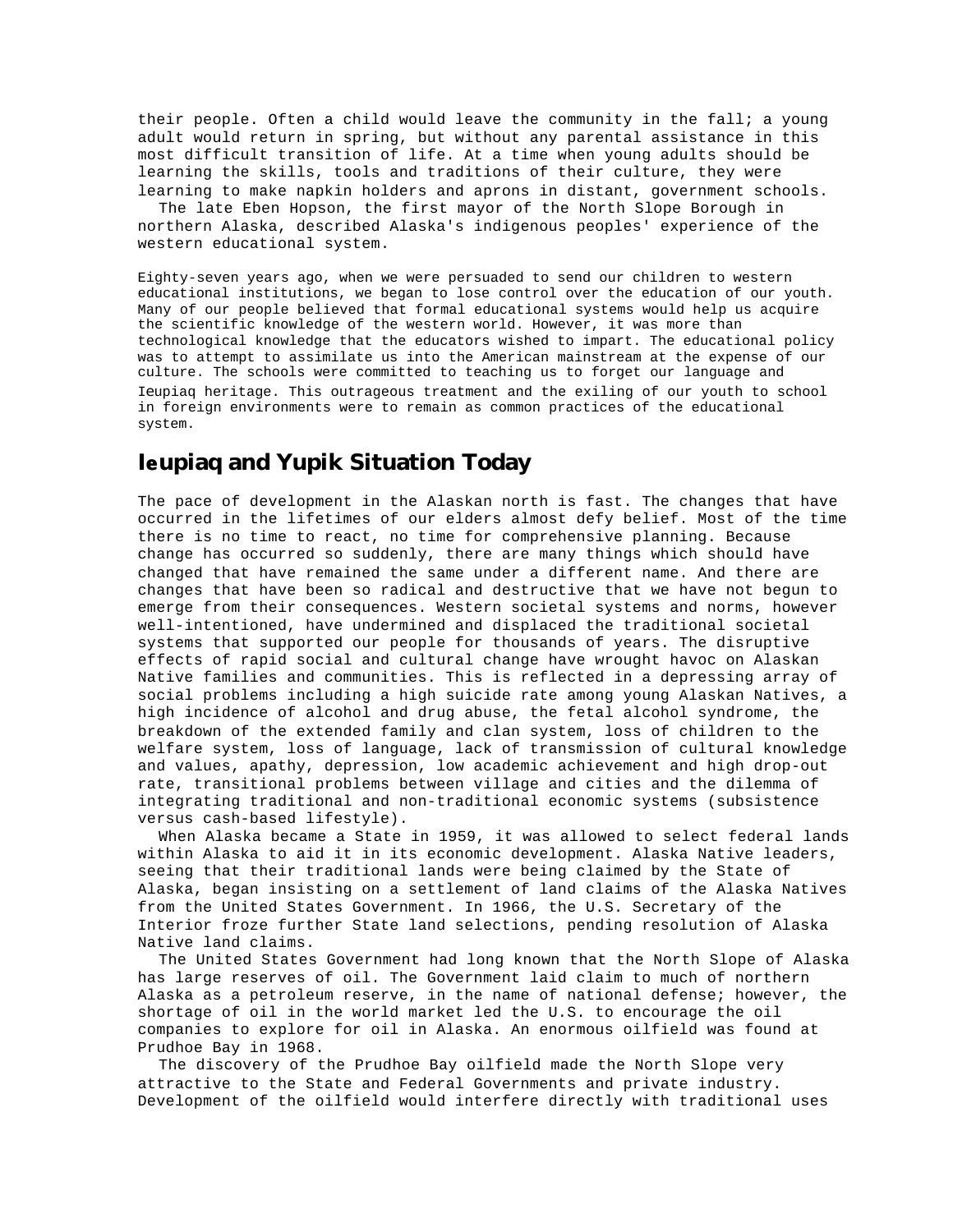of the land, so resolution of the Native land claims was necessary. The Alaska Native Claims Settlement Act became law on 18 December 1971, clearing the way for construction of facilities to extract the oil from the ground and market it. This Act affected all the Native people of Alaska, not just those in the oil-rich lands of the north.

Oil development has transformed the lives of Alaskan Inuit in a number of ways. The direct influence is surprisingly small. While some Native people are employed in the oil industry, the great majority of workers are migrants from other parts of Alaska or other States. However, the Native Claims Settlement Act, passed to allow oil development to proceed, has affected the lives of all Alaskan Natives. The Act provides for the establishment of Regional and Local corporations to manage and invest the land and money given to the Native communities in exchange for the subsurface rights to natural resources on traditional native lands. Alaskan Natives are shareholders in their Regional and Local corporations. For the first time Alaskan Natives are a significant economic force. In addition, a local government, the North Slope Borough, was established in Arctic Alaska, with powers of taxation of property in the oilfields. The revenues support the provision of a wide variety of services to the residents of the Borough, who are mainly Ieupiat. As one example, the North Slope Borough has established and funded a Commission on History, Language and Culture to support and encourage activities to preserve, foster and promote the traditional language and culture of the Ieupiat. The Commission was instrumental in revitalizing the Messenger Feast. The North Slope Borough, in cooperation with the State of Alaska, has constructed regional high schools in all the villages of the North Slope, so that it is no longer necessary for young people to leave their homes to obtain secondary education. Since the school curriculum is, to a significant extent, under the control of a Borough School Board, it is responsive to community desires as never before.

### **Alaska Native Languages and Education**

For 100 years, Alaska' s indigenous languages and cultures have faced a steady onslaught of institutional discrimination which called for their eradication and replacement by the English language and cultural norms. The very core of a young child's identity, the language and culture of the parents, was undermined in the schools. Needless to say, this policy has been extremely detrimental to the indigenous groups in Alaska. Attitudes of rejection or ambivalence about the worth of one's language and culture have developed and are, in varying degrees, still prevalent among the adult population. These attitudes have played an important role in the success of retention or maintenance programmes for Alaska Native languages.

The linguistic and cultural heritage of Alaska Native societies is threatened with extinction. This looming loss is distressing to many members of the Alaska Native community. The situation affects the education of the children who need to feel secure and comfortable in a schooling process in order to reach their potential of academic achievement.

Bilingual and bicultural education in Alaska began with the adoption of a Bill in 1972 by the Alaska State Legislature declaring that '... a school which is attended by at least 15 pupils whose primary language is other than English shall have at least one teacher who is fluent in the native language of the area where the school is located. Written and other educational materials, when language is a factor, shall be presented in the language native to the area' (State of Alaska, Seventh Legislature, Second Session, 1972).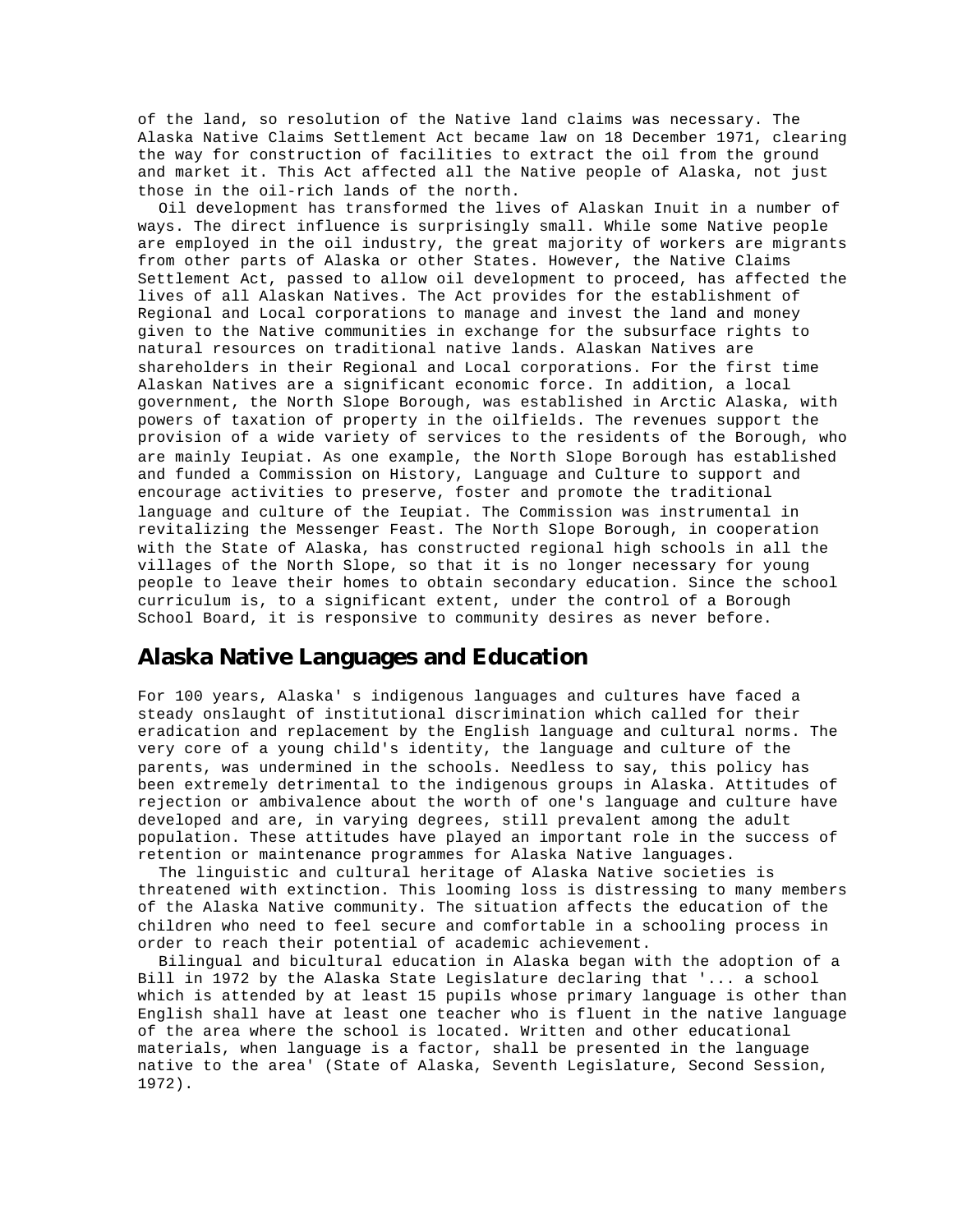At the same session another piece of legislation was passed directing the University of Alaska to establish an Alaska Native Language Center in order to: (i) study native languages of Alaska; (ii) develop literacy materials; (iii) assist in the translation of important documents; (iv) provide for the development and dissemination of Alaska Native literature, and (v) train Alaska Native language speakers to work as teachers and aides in bilingual classrooms

In 1975, an Alaska State statute was enacted directing all school boards to'... provide a bilingual-bicultural education programme for each school . . .which is attended by at least 8 pupils of limited English-speaking ability and whose primary language is other than English.' The new language in the statute addressed all languages other than English, and thus expanded bilingualism equally to immigrant languages.

The ultimate aim of all bilingual/bicultural programmes in Alaska is to promote English language proficiency. Ieupiaq and Yupik language and culture programmes are seen as contributing to the enhancement of academic achievement which is measured in the English language. Depending on the assessment of the schoolchildren's language proficiency, each district designs a language development educational programme which best meets its needs. In regions where children still speak their Native language, the language of instruction from Kindergarten to Fourth Grade is usually in that language. After Fourth Grade, instruction in the Native language is usually reduced, for various reasons including shortage of bilingual teachers, lack of curricular materials and, most importantly, lack of commitment by the community and school to promote the growth and enrichment of the Alaska Native language per se.

In the 1987-8 school year, the Alaska Department of Education, through the Office of the Commissioner, and in collaboration with members of the Alaska Native community, initiated a process to establish an Alaska Native Language Policy for schools in Alaska. The proposed policy acknowledges that Alaska's indigenous languages are unique and essential elements of Alaska's heritage, and thus distinct from immigrant languages. It recognizes that although some children learn their Native language in the home and community, many Alaska Native children do not have the opportunity to learn their heritage languages in this way. The proposed policy further states that schools have a responsibility to teach and use as the medium of instruction the Alaska Native language of the local community to the extent desired by the parents of that community.

This is the first attempt by the educational system to establish a process whereby Alaskan Natives can make decisions concerning their heritage languages. The revitalization of Alaska Native languages will occur when Alaska Natives celebrate themselves and their heritage, and insist on being active participants in the education of their children in the home, community and schools.

### **Bibliography**

Barnhardt, R. (ed.). 1977. *Cross-Cultural Issues in Alaskan Education*. Center

for Northern Educational Research, University of Alaska, Fairbanks. Coon, E. D. 1985. *Bilingual-Bicultura1 Education in Alaska; Guidelines for*

*Conducting Programs in Elementary and Secondary Schools*. Alaska State Department of Education, September.

Darnell, F. (ed.). 1972. *Education in the North: The First International Conference on Cross- Cultural Education in the Circumpolar Nations*. University of Alaska, Arctic Institute of North America.